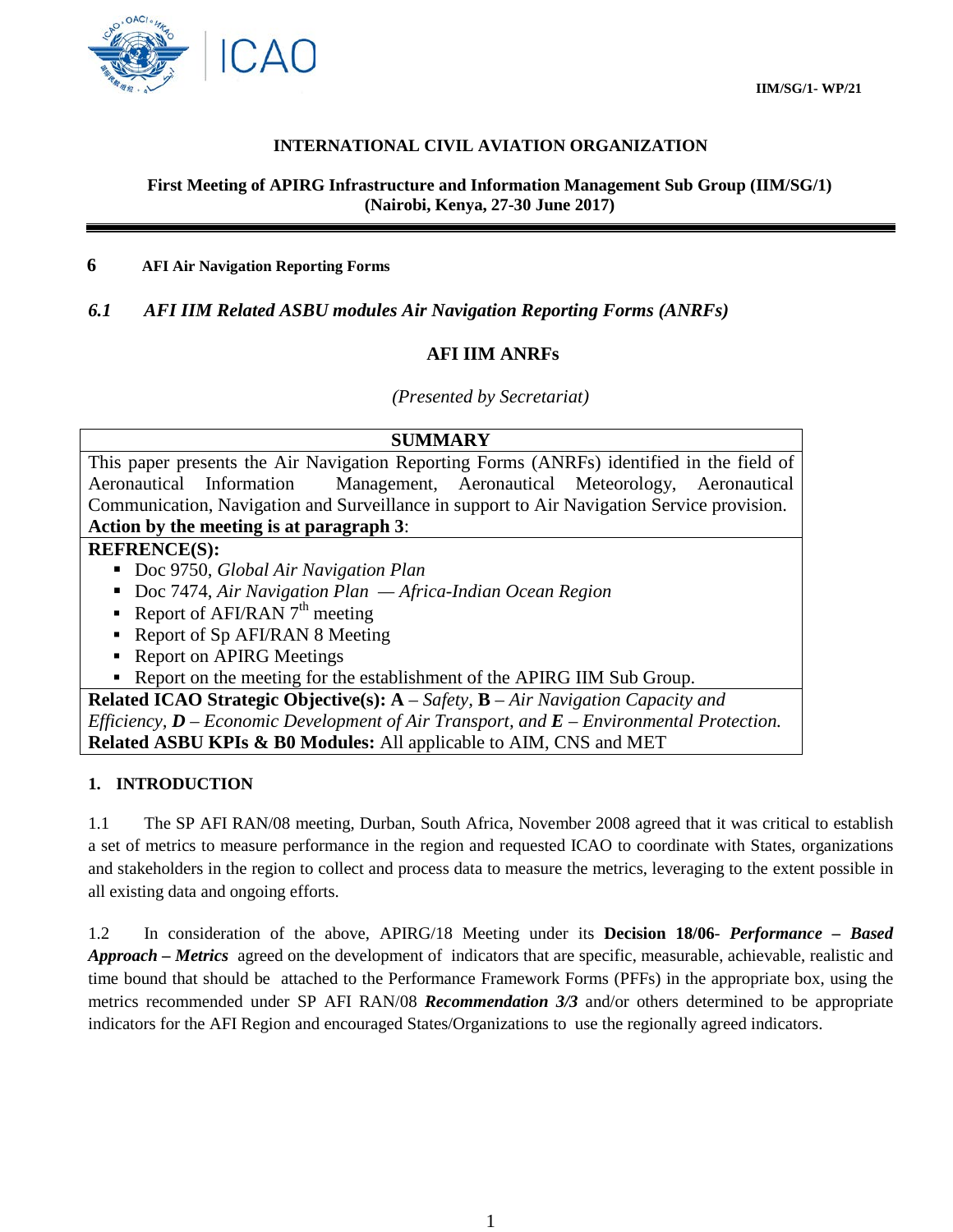

1.3 APIRG/19 meeting, Dakar, Senegal, 28 – 31 October 2013, agreed on priorities, targets and metrics/indicators to measure implementation progress and operational improvements for all the 18 ICAO ASBU Block 0 Modules applicable to the AFI Region. In this regard 15 Air Navigation Reporting Forms (ANRFs) were developed for recommended modules, and 3 other ANRFs needed to be completed for specific modules (B0-ASEP, B0-OPFL and B0-WAKE). An Air Navigation Reporting Form comprises elements of consistency, the update of which will enable a detailed and complete reporting.

## **2 DISCUSSION**

2.1 The First field of an ANRF contains the generic title: **AIR NAVIGATION REPORT FORM (ANRF) AFI Regional Planning for ASBU Modules.**

2.2 The second field comprises the **REGIONAL PERFORMANCE OBJECTIVE**, refers to the Block 0 module and its title (ex. **B0–APTA: Optimization of Approach Procedures Including Vertical Guidance)** and the ASBU Improvement Area **(ex. Performance Improvement Area 1: Airport Operations**).

2.3 The third field is related to the impact of the Performance Objective on the Main Key Performance Areas (**KPAs**). In this field is evaluated the applicability of the performance objective to the different KPAs (**Access & Equity; Capacity; Efficiency; Environment and Safety**).

2.4 Items **4**, **5** and **6** are dealing with **Planning, Targets and Implementation Progress** of the different contributing **Elements** of the performance objective (ex. For **B0-APTA: APV with Baro VNAV; APV with SBAS; APV with GBAS**).

2.5 Field **7** addresses Implementation Challenges encountered in the implementation of the different contributing elements in the areas of **Ground system Implementation, Avionics Implementation, Procedures Availability and Operational Approvals.**

2.6 Item **8** of the ANRF is dealing with the Performance Monitoring and Measurement of the contributing Elements and the Key Performance Areas.

In the sub-section, generally referred to as **8A,** are identified **Performance Indicators and Supporting Metrics** to monitor the status of implementation of the contributing Elements to the Performance Objective (**ASBU Mo**dule). The second sub-section referred to as **8B** identifies and assesses **Performance Indicators and Supporting Metrics** set forth for the monitoring of the added value on the Key Performance Areas provided by the implementation of the Performance Objective.

2.7 The example of the **Performance Objective B0–APTA: Optimization of Approach Procedures Including Vertical Guidance** can illustrate the 8 components of an ANRF.

This example clearly shows that when properly developed with raw data, maintained and updated with dynamic data, ANRFs are powerful tools for planning, implementation, monitoring and reporting on the air navigation system at national, regional and global levels.

2.8 Amongst the 15 ANRFs developed by APIRG 13 ANRFs are identified and can be selected as dealing directly with the IIM subjects. These ANRFs as attached at Appendix to this Working Paper.